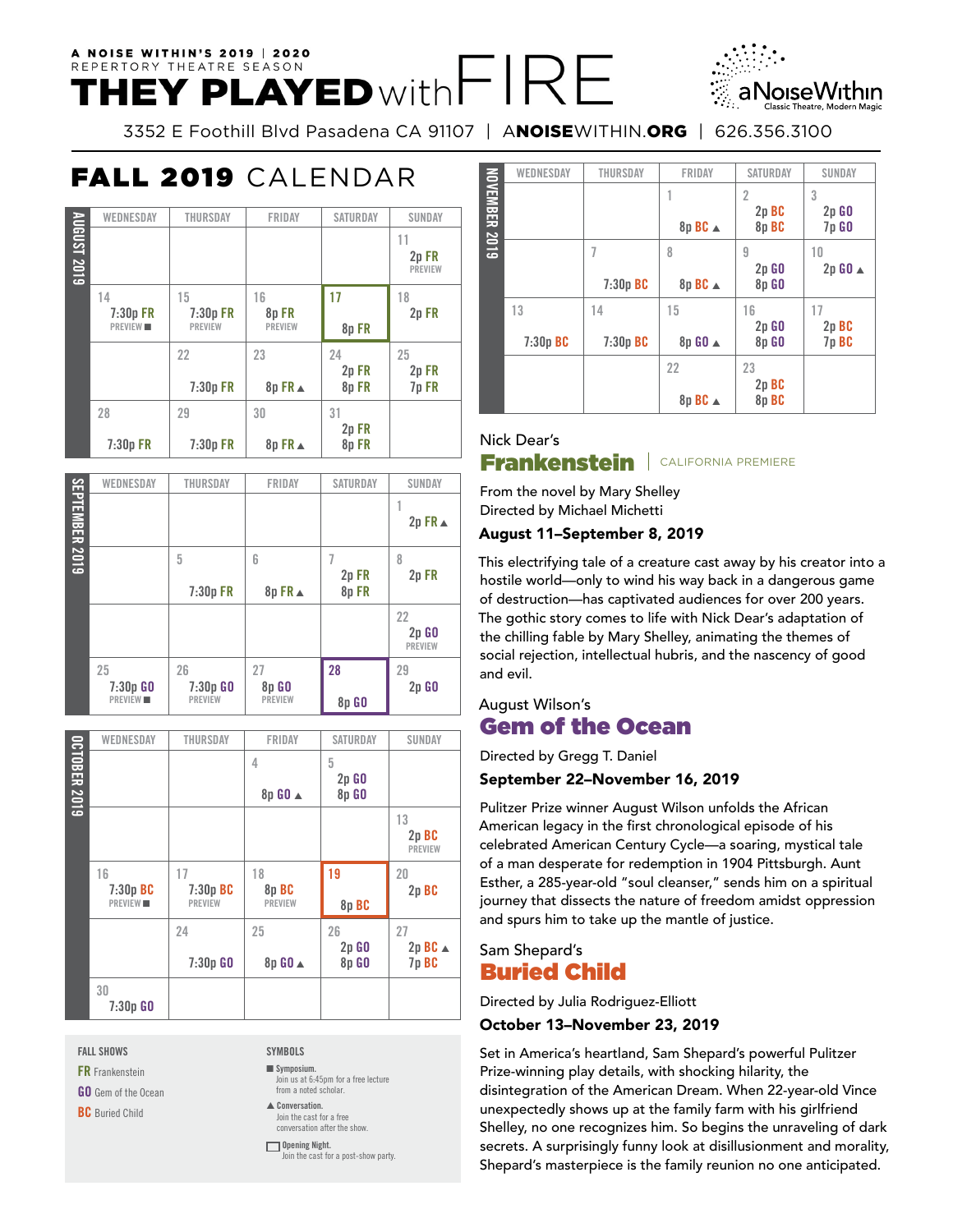# A NOISE WITHIN'S 2019 | 2020 REPERTORY THEATRE SEASON



3352 E Foothill Blvd Pasadena CA 91107 | ANOISEWITHIN.ORG | 626.356.3100

# HOLIDAY 2019 CALENDAR

|                      | MON.  | WED.  | THUR. | FRI. | SAT.                        | SUN.     |
|----------------------|-------|-------|-------|------|-----------------------------|----------|
|                      |       | 4     | 5     | 6    |                             | 8        |
| <b>DECEMBER 2019</b> |       | 7:30p | 7:30p | 8p   | 2p<br>8p                    | 2p<br>7p |
|                      |       |       | 12    | 13   | $\overset{14}{\textbf{2p}}$ | 15       |
|                      |       |       | 7:30p | 8p   |                             | 2p<br>7p |
|                      |       |       | 19    | 20   | 21                          | 22       |
|                      |       |       | 7:30p | 8p   | 2p<br>8p                    | 2p<br>7p |
|                      | 23    |       |       |      |                             |          |
|                      | 7:30p |       |       |      |                             |          |

## Charles Dickens' A Christmas Carol

Adapted for the stage by Geoff Elliott Directed by Julia Rodriguez-Elliott and Geoff Elliott

### Dec. 4–23, 2019

ANW's delightfully festive, musically merry holiday tradition returns! Families love the inspirational story of Bob Cratchit, Tiny Tim, and Scrooge—the perfect burst of boundless good cheer for the season and beyond!